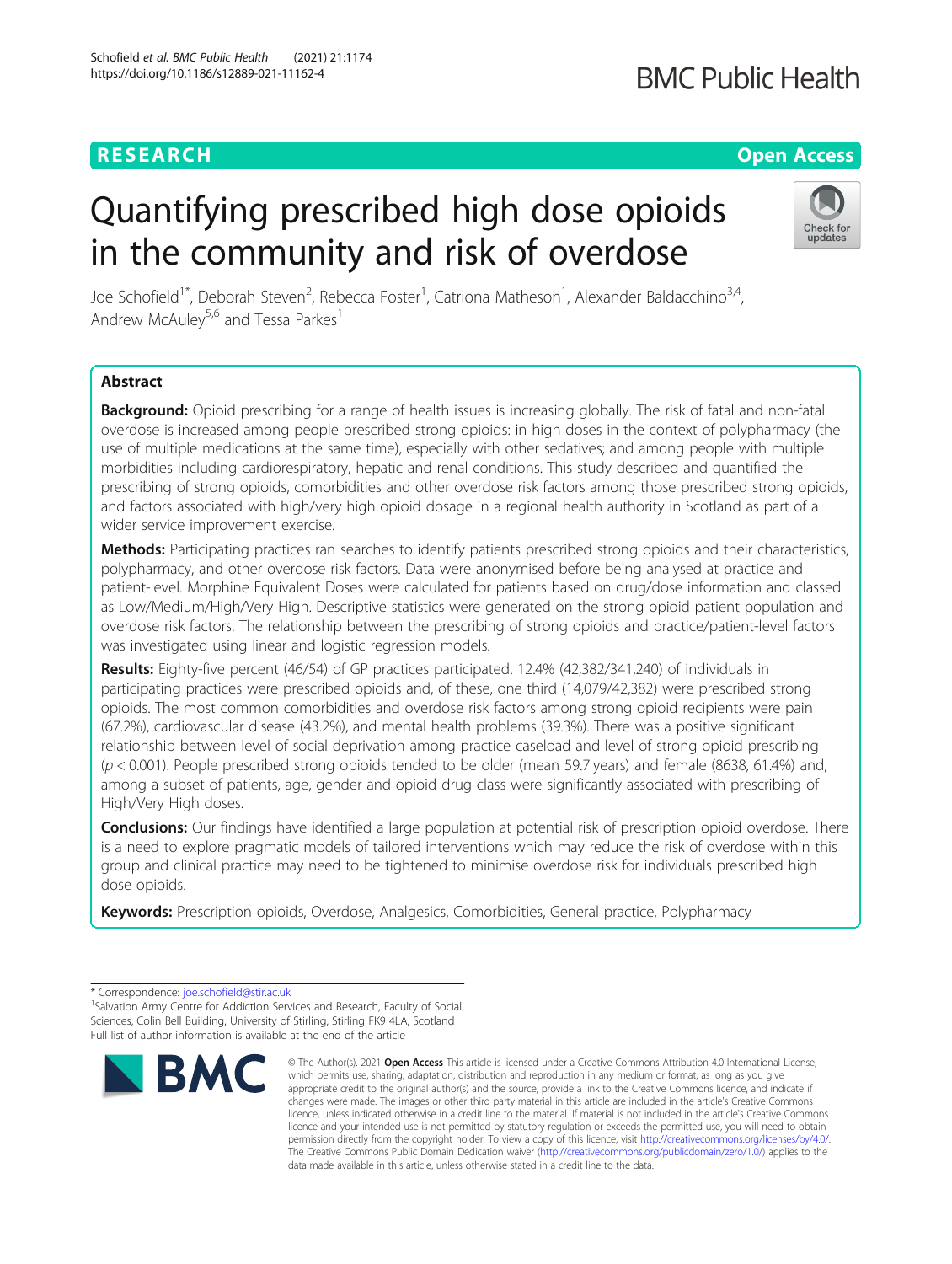# Background

Scotland has one of the highest rates of opioid-related overdose mortality in Europe, with the rates of fatal overdose continuing to increase  $[1]$  $[1]$ . These overdoses mainly occur among users of illicit opioids such as heroin, or opioids prescribed for dependence such as methadone and buprenorphine [\[1\]](#page-9-0). However, individuals who are prescribed opioids for clinical reasons can also have increased Prescription Opioid Overdose Risk (POOR) [[2,](#page-9-0) [3\]](#page-9-0). While deaths involving prescription opioids are not routinely reported as a discrete group in Scotland, of the 1264 drug-related deaths in Scotland in 2019, opiates/opioids were implicated in 1092 (86%) including prescribable opioids such as methadone, buprenorphine, and codeine/dihydrocodeine, reflecting a trend observed in recent years [[1\]](#page-9-0).

Individuals are prescribed opioids for acute pain, cancer pain and chronic non cancer pain (CNCP); for the management for dependence on illicit opioids; and for palliative care [\[4](#page-9-0)]. Opioids can effectively manage acute and cancer pain but there is limited evidence of their efficacy in CNCP [\[5](#page-9-0)], with studies finding variable quality evidence of short to mediumterm analgesic benefits. Studies have highlighted an increased risk of harm directly related to opioid prescribing  $[6-8]$  $[6-8]$  $[6-8]$  $[6-8]$ . In the last 20 years, there have been considerable increases in the prescription of opioids for CNCP, predominantly in high-income countries including the USA, Canada and Australia. This increase is perceived to be caused by several interrelated systematic, political, economic, prescribing and governance developments and issues that syndemically created a large population of people prescribed opioids, with questionable benefits  $[9-11]$  $[9-11]$  $[9-11]$  $[9-11]$ . Furthermore, this may have contributed to increasing or persistent expectations by patients for the unqualified continuation of these prescriptions  $[12, 13]$  $[12, 13]$  $[12, 13]$  $[12, 13]$ . It also reflects the cultural and social standpoints and practices of clinical, legal and regulatory communities which fluctuate over time, as documented in the narrative review by Rosenblum and colleagues [\[14](#page-9-0)]. Some countries, including the USA and Canada, have responded to these concerns through increased monitoring or regulation of these prescriptions, although these measures have been associated with some unwelcome, unintended consequences such as increased use of illicit opioids [\[15](#page-9-0), [16](#page-9-0), [17\]](#page-9-0).

In Scotland the number of individuals prescribed opioids for CNCP increased by 66% between 2006 and 2016 [[18\]](#page-9-0). However, within this broader trend, opioid prescribing is not evenly distributed across society; areas experiencing higher levels of socio-economic deprivation tend to experience higher rates of opioid prescribing, as evidenced in England [\[19,](#page-9-0) [20](#page-9-0), [21\]](#page-9-0) and Scotland, particularly in relation to the prescribing of strong opioids [[22](#page-9-0), [23](#page-9-0)].

While some literature may discuss two distinct groups of opioid users, clinically, the illicit opioid using and the CNCP populations share similarities [\[24](#page-9-0)]. A recent Scottish study of people over 35 years old with a drug problem found that 52% self-reported CNCP [\[25\]](#page-9-0). The CNCP population may overuse prescribed analgesia, be prescribed methadone, or buy illicit heroin and/or methadone; others become iatrogenically dependent due to using in excess of prescribed doses [[26](#page-9-0)]. Australian studies have identified that those who were prescribed strong opioids or opioids on a longer-term basis for CNCP were those who experienced a range of physical and mental health challenges, as well as social disadvantage [[26,](#page-9-0) [27\]](#page-9-0). Similarly, those who are prescribed opioids for pain related pathologies, palliative care, or illicit opioid dependency, often experience comorbidities contributing to POOR. Many cancer patients live with multiple comorbidities [\[28\]](#page-9-0). Those using illicit opioids often have co-occurring problems with substances including drugs and alcohol, as well as mental health problems [[11,](#page-9-0) [29](#page-9-0)] and overdose risk is increased when these are present [[11,](#page-9-0) [30,](#page-9-0) [31\]](#page-9-0).

Additionally, polydrug use and polypharmacy practices are confounding factors that also merit consideration with national and international guidelines [\[32,](#page-9-0) [33](#page-10-0)] advising against the co-prescribing of these in combination with other sedatives, such as hypnotics and other anxiolytics (e.g. benzodiazepines), and gabapentinoids (gabapentin and pregabalin). Irrespective of the reasons for opioid prescribing, the risk of fatal and non-fatal overdose from co-occurring conditions may be increased in individuals where comorbidities compromise cardiore-spiratory, renal and/or hepatic function [\[11](#page-9-0)].

Higher doses of opioids are also associated with increased overdose risk. The UK Faculty of Pain Medicine describes how the risk of harm increases substantially at doses of > 120 mg morphine equivalent dose (MED), with no additional clinical benefits at these doses [\[32](#page-9-0)]. Similarly, the United States' Centers for Disease Control and Prevention (CDC) Guidelines for Prescribing Opioids for Chronic Pain notes "clinicians should use caution when prescribing opioids at any dosage, [and] should carefully reassess evidence of individual benefits and risks when increasing dosage to ≥50 morphine milligram equivalents (MME)/day, and should avoid increasing dose to ≥90 MME/day" [[33](#page-10-0)].

In 2018, the Scottish Government and NHS Scotland published the Quality Prescribing in Chronic Pain – a guide for improvement guidance to encourage a quality improvement approach to the review of prescribing of key analgesic medicines in Primary Care including opioids and gabapentinoids [\[18](#page-9-0)]. These guidelines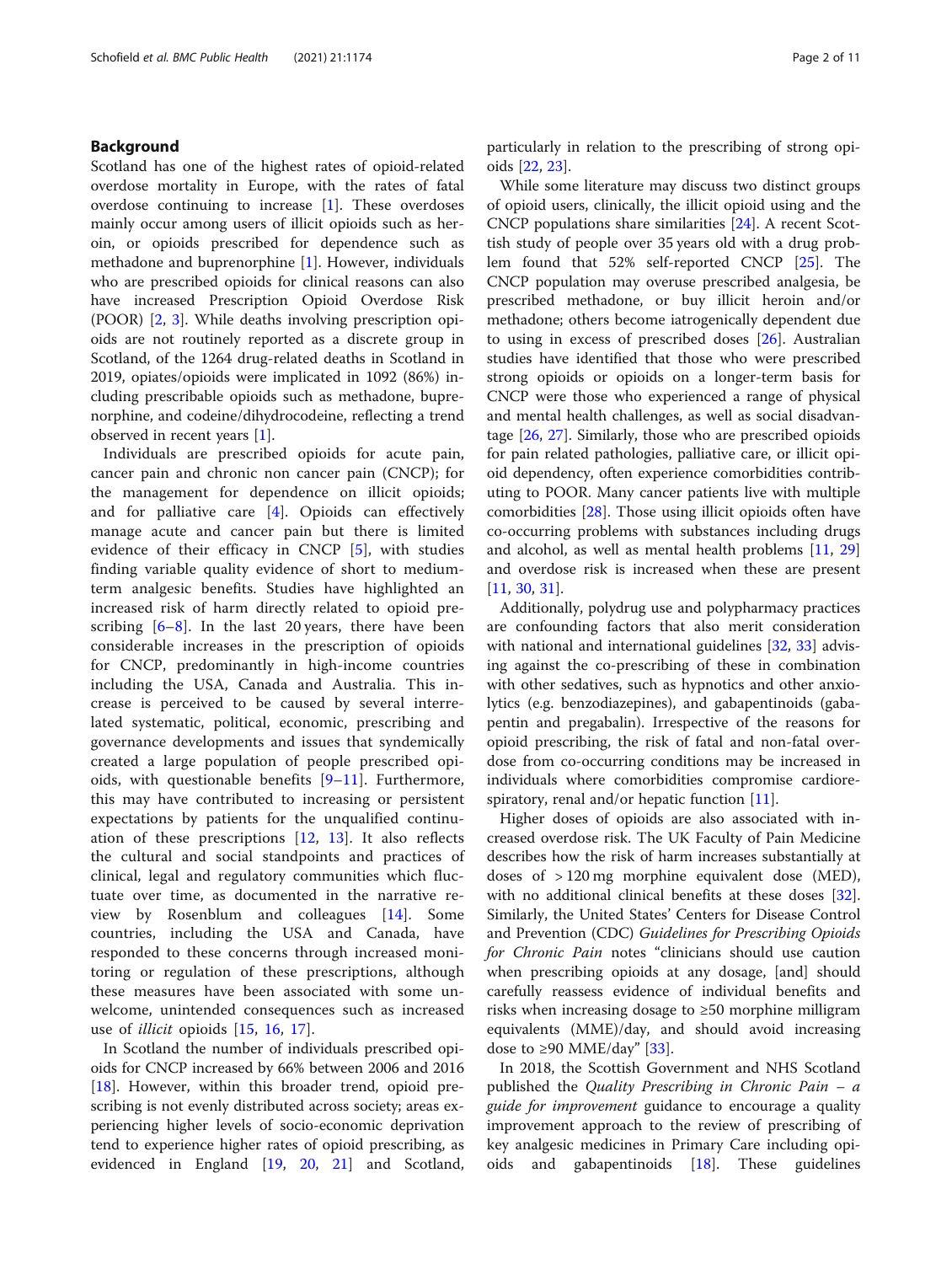recommend that clinicians review patients co-prescribed analgesics and other potentially problematic drugs including gabapentinoids, and initiate conversations with patients about expectations surrounding what pharmacological treatment, including increases in doses, can realistically be offered in light of the evidence [\[18](#page-9-0)].

# Rationale

To develop appropriate, tailored responses to reduce POOR, it is essential to understand the population at risk. This includes the number of individuals prescribed opioids, their demographic characteristics and their clinical profiles, including comorbidities, polypharmacy and prescribed doses. Previous analysis of dispensed medications in Scotland identified factors associated with strong opioid prescribing stratified by sociodemographic variables [[22\]](#page-9-0). This study develops the understanding of risk relating to comorbidities and concomitant prescribing.

The aims of the study were two-fold. Firstly, building on previous quality improvement work undertaken in the NHS Fife regional health authority ('Health Board') area of Scotland [\[18\]](#page-9-0), to quantify and analyse the nature of current prescribing of strong opioids in community ('primary') healthcare by providing absolute numbers of patients in participating General Practice (GP) practices. Secondly, to identify cohorts of individuals who may be at risk of prescription opioid overdose, due to dosing schedules being higher than recommended; physical and/or mental health comorbidities; known adverse drug interactions and/or any combination of these factors.

This quality improvement exercise formed part of a wider study which also explored the acceptability of a bespoke take-home naloxone package for individuals prescribed opioids for CNCP via qualitative interviews.

## Methods

This study used data extracted from the National Health Service (NHS) primary care information systems to identify and describe a cohort of patients potentially in the POOR category. Data searches were undertaken both at practice and patient-level.

# Setting and scope

NHS Fife is an administrative and geographical Health Board serving a population of approximately 370,000 with 54 general practices grouped into 7 locality-based clusters. Potentially eligible patients were those registered at participating GP practices on 31/10/19 who were identified using the Prescribing Information System for Scotland which holds collated data on all prescriptions written in the country [\[34](#page-10-0)]. Patients were eligible for inclusion if they had been prescribed one or more strong opioids, alone or in combination with

benzodiazepines, z-drugs, and/or gabapentinoids in the six months preceding this study. Based on the team's clinical expertise and the British National Formulary  $(BNF)$  categorisation [\[35](#page-10-0)], strong opioids were defined as medications containing buprenorphine in either tablet or patch formulation, diamorphine, fentanyl, hydromorphone, methadone, morphine, oxycodone, pentazocine, pethidine, tapentadol, or tramadol.

# Procedures and data extraction

No formal ethical and/or research governance approvals were required as this study was undertaken as part of a quality improvement process. Primary Care Clinical Directors and Cluster Quality Leads gave approval for coauthor DS to invite all NHS Fife practices to participate. Data collection was led by the Fife Pain Management Service Lead Pharmacist (DS). Coding was developed and emailed to participating pharmacy teams, enabling them to extract relevant prescribing data from their clinical information system via EMIS Web, a UK-wide clinical IT system that stores and enables the sharing of information about patients and practices across healthcare settings [[36](#page-10-0)].

A search strategy was devised for consistency across the practices [see Additional File [1\]](#page-8-0) and searches were run by practice pharmacy teams between October and December 2019. Two searches were conducted. The first captured practice-level data on prescribing of strong opioids and occurrence of co-morbidities. POOR risk factors (polypharmacy and co-morbidities) were identified by searching on Read codes (version 2), a clinical coding system used in primary care in Scotland since the 1980s that can be mapped to ICD10 [\[37](#page-10-0)]. The second search captured patient characteristics (age, gender) and information from strong opioid prescriptions (drug, dose, date). All patients prescribed strong opioids were included as it was not possible to differentiate between prescribing for cancer pain and CNCP in the timescale available to conduct the project. Searches were devised to exclude multiple counting of a drug for the same patient. This ensured that, for example, monthly prescriptions for a specific drug were counted only once within the study period. Therefore, the data relate to the number of differing drug items, and not the total number of prescription items issued per patient prescribed during the study period, which would be considerably higher.

Returns were pseudonymised by replacing practice names with a numeric identifier. Practice returns were collated in an encrypted, password-protected Microsoft Excel document only accessible to members of the study team involved in data analysis. Each practice returned two files: firstly, practice-level data on the numbers of patients who received opioid prescriptions, concomitant prescribed high-risk medicines, or relevant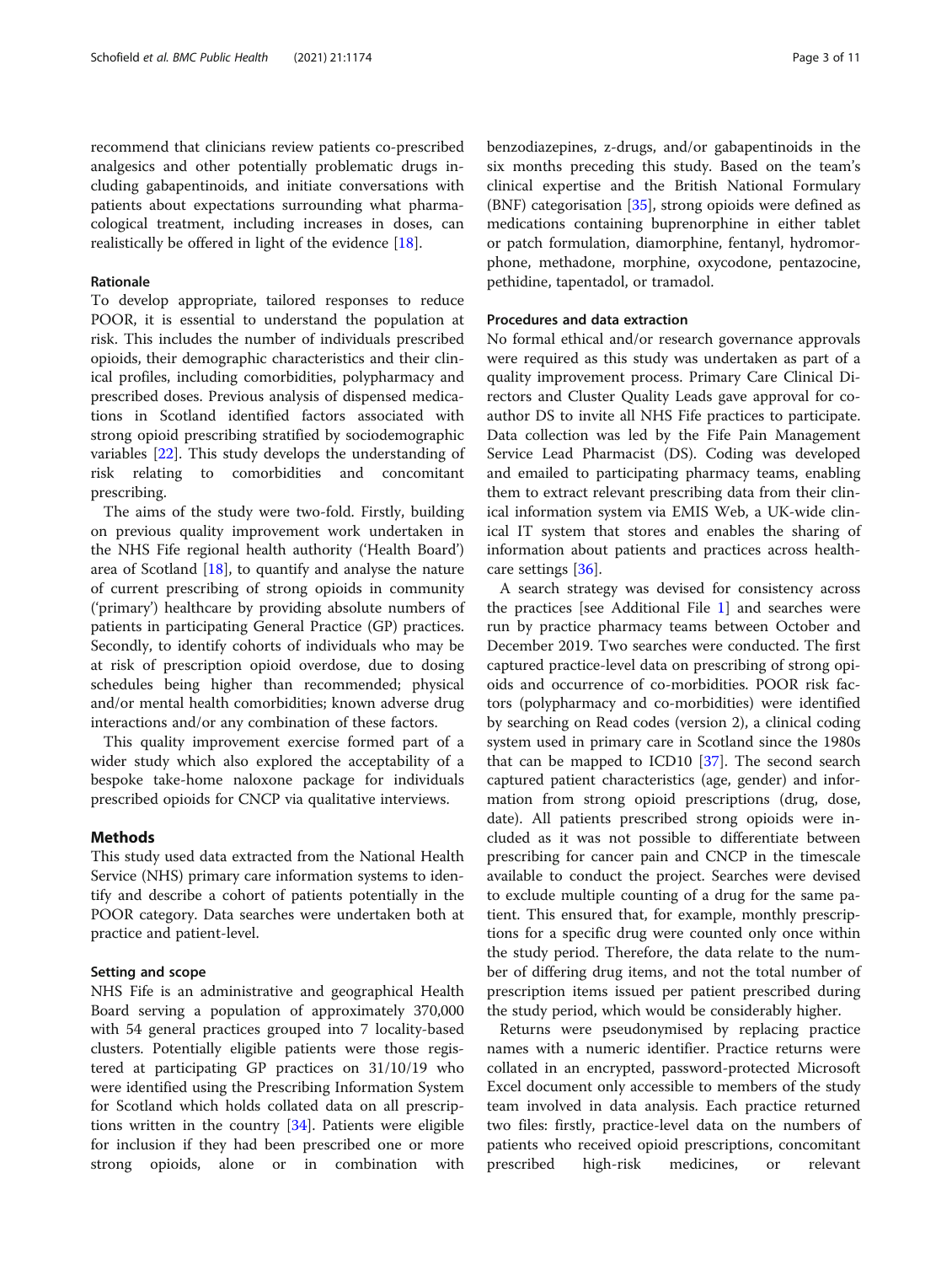comorbidities. Secondly, patient-level data including age, gender and details of prescribed strong opioid items including drug name, dose and date of issue. All participating practices consented for their pseudonymised data to be reported in aggregated cluster and health board levels. All but one practice consented for pseudonymised practice-level data to be reported; this practice's data were included in aggregated summary statistics but excluded from practice-level reports. NHS Information Services Division Scotland provided data on practice population by deprivation quintiles as at the end of June 2019, using the Scottish Index of Multiple Deprivation (SIMD) definitions which quantifies local deprivation based on seven domains: income, employment, education, health, access to services, crime and housing [[38](#page-10-0)].

# Analysis

Descriptive statistics and statistical models were applied using R version 4.0.0 [\[39\]](#page-10-0) and the significance level for tests and models was set at 5%. For practice-level data, tables and summary statistics were generated to describe the number and proportion of practices participating and patients included overall and by cluster. The proportion of patients at participating practices prescribed strong opioids was summarised, as were the proportions prescribed any opioid and concurrent prescribing of strong opioids plus other central nervous system depressant drugs for comparison. Data on 'Opioids excluding Tramadol' was provided as there is a lack of clinical consensus whether to consider Tramadol as a weak or strong opioid. Overdose risk factors including polypharmacy and comorbidities were described. An unadjusted linear regression was developed to describe the relationship between the proportion of a practice's caseload resident in SIMD 1 areas and the proportion of patients prescribed a strong opioid.

Patient-level data were recoded to calculate the maximum daily MEDs prescribed for each patient using conversion factors informed by the literature [\[40](#page-10-0), [41\]](#page-10-0) and available as an additional file [Additional file [2](#page-8-0)]. Opioid conversion factors are an approximate guide only because comprehensive data are lacking and there is significant inter-individual variation. The total MEDs were then categorised as low, medium, high or very high in line with guidance from the CDC and the Faculty of Pain Medicine [[32,](#page-9-0) [33\]](#page-10-0) (Table 1). MEDs were not

**Table 1** Morphine Equivalent Dose (MED) category calculations

| MED Dose Range (mg) | Category       |  |  |
|---------------------|----------------|--|--|
| $0 - 50$            | Low $(L)$      |  |  |
| $51 - 90$           | Medium (M)     |  |  |
| $91 - 120$          | High (H)       |  |  |
| >120                | Very High (VH) |  |  |

calculated for patients prescribed buprenorphine tablets as this preparation does not have a calculable MED under current guidelines due to complex, non-linear pharmacokinetics. Prescriptions were classed as concurrent if they had matching date of issue.

Descriptive statistics present the distribution of age, gender, drugs prescribed, and items per patient. MEDs were summarised for patients on a methadonecontaining regimen versus those not prescribed methadone as this drug had the highest median MEDs among our cohort due to the high morphine equivalence conversion factor. The proportion of patients where MEDs could not be calculated, and the reasons for this, were described.

Patient characteristics associated with prescribing of L/M MEDs versus H/VH were tested using an independent samples t-test to assess the relationship with age, and a chi squared test for the relationship with gender. Differences in the proportion of patients prescribed VH meds and the proportion with missing MEDs were compared for patients prescribed methadone versus those on methadone-free regimens using two-sample tests for equality of proportions.

The association between prescribed MEDs and potential risk factors (age, gender and opioid class) was investigated using logistic regression. A subset of 4003 patients was selected for this model, including those with data to support calculation of maximum MEDs (the dependent variable); who were prescribed one opioid only (to allow comparison across drug classes); who were prescribed a 'high-volume opioid' prescribed to more than 50 individuals in the sample; and where at least 10 patients were prescribed a H/ VH dose: methadone  $(n = 272)$ , fentanyl (242), morphine (2136), oxycodone (1353). Associations between predictive factors and the outcome were expressed as Odds Ratios (OR) and associated 95% confidence intervals (CI).

# Results

#### Participation

Forty-six of the 54 invited GP practices in NHS Fife participated, a response rate of 85%. Of the eight non-participating practices, three declined and five were willing to participate but could either not run the search  $(n = 4)$  or were unable to provide all the required data  $(n = 1)$ . The proportion of practices participating in each cluster ranged from 40% to 100%, with all but one achieving over 80% (Table [2](#page-4-0)). With a combined practice list size of 341,240, participating practices represented 88.4% of registered GP patients in NHS Fife. The median (Inter-Quartile Range, IQR) list size per practice was 7365 (3704) patients.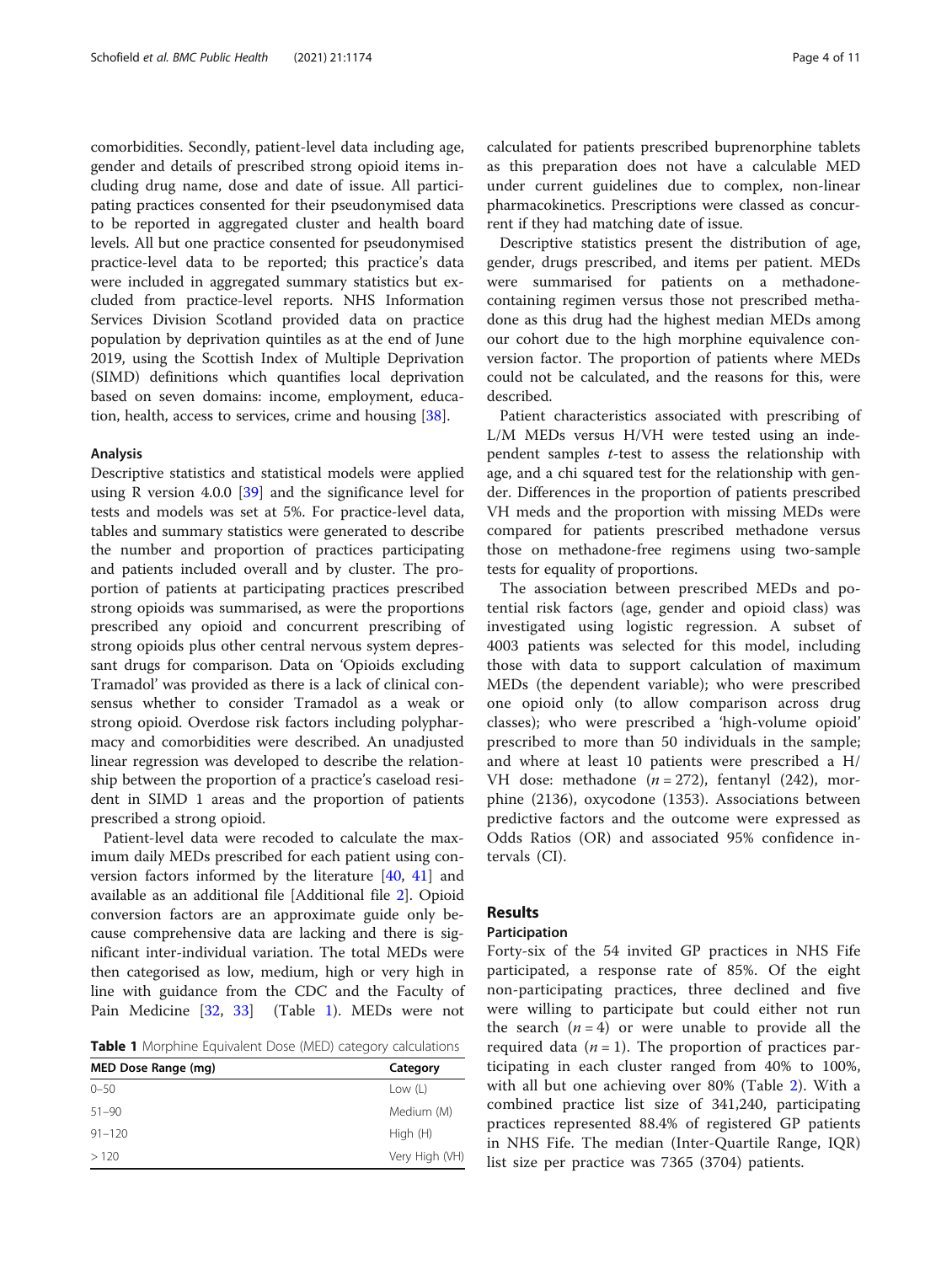<span id="page-4-0"></span>Table 2 Practice participation and list size by cluster

| Cluster        |                | Practice participation | Proportion    | Combined              |  |
|----------------|----------------|------------------------|---------------|-----------------------|--|
|                | <b>No</b>      | Yes                    | participating | practice<br>list size |  |
|                |                | 5                      | 83%           | 34,676                |  |
| 2              | O              | 10                     | 100%          | 65,247                |  |
| Β              | Ω              | 8                      | 100%          | 41,006                |  |
| $\overline{4}$ |                | 6                      | 86%           | 46,832                |  |
| 5              |                | 6                      | 86%           | 59,693                |  |
| 6              | $\mathfrak{D}$ | 9                      | 82%           | 69,211                |  |
| 7              | 3              | $\mathfrak{D}$         | 40%           | 24,575                |  |
| NHS Fife       | 8              | 46                     | 85%           | 341,240               |  |

# Practice-level data

# Opioid prescribing

In the previous six months 42,382 (12.4%) of individuals were prescribed any opioid. Within these, 14,079 were prescribed a strong opioid, representing 4.1% of the overall caseload and 33.2% of patients who had been prescribed any opioid [see Supplementary Table 1, Additional File [3\]](#page-8-0). At practice-level, the median (IQR) number and proportion of patients prescribed a strong opioid were 262.5 (176.8) and 4.2% (2.4%) respectively (Fig. 1) [see Supplementary Table 2, Additional File [3\]](#page-8-0).

# Comorbidities and overdose risk factors

Among the 14,079 patients who had been prescribed strong opioids, the most commonly reported comorbidities and overdose risk factors included pain (67.2%), cardiovascular disease (43.2%), mental health problems (39.3%) and respiratory disease (25.6%) [see Supplementary Table 3, Additional File [3\]](#page-8-0), with evidence of variation in the distribution of these factors at practicelevel (Fig. [2\)](#page-5-0).

The proportion of the practice caseload resident in the most deprived ('SIMD1') areas was significantly associated with the proportion prescribed a strong opioid ( $p <$ 0.001) (Table [3](#page-5-0)). Model diagnostics indicated that one outlying practice, where 91% of the caseload lived in SIMD1 areas, exerted unusually high leverage in the model. The model remained significant ( $p < 0.001$ ) when repeated with this practice excluded.

# Patient-level data

Practices provided data on 15,304 opioid items prescribed to 14,078 patients. Patient age ranged from 4 to 103 years with a mean (Standard Deviation, SD) of 59.7 (16.4) years. Most patients were female (8638, 61.4%), and the vast majority were prescribed one opioid (12,944, 91.9%). Eleven patients were aged less than 16 years with a median  $(IOR)$  age of 11  $(7.5)$ years and a median (IQR) MED of 30 (41.8). The most commonly prescribed opioids were tramadol (9179 /15,304 items), morphine (3066/15,304), and oxycodone (1900/15,304). The range of MEDs per prescribed item was 0.4–1920 with a median (IQR) of 60 (30), and these values varied by drug class (Fig. [3](#page-6-0)) [see Supplementary Table 4, Additional File [3\]](#page-8-0).

There was a small but statistically significant difference in the age of patients prescribed L/M MEDs (mean 59.9, SD 16.4 years) versus H/VH MEDs (57.9, 17.0 years)  $(t (13,484) = 3.983, p < 0.001)$ . There was also a statistically significant difference in the proportion of females who were prescribed H/VH MEDs (577, 6.9%) compared to males (522, 10.1%)  $(x^2$  (1,  $N = 13,486) = 42.464$ ,  $p < 0.001$ ). Patients prescribed methadone-containing

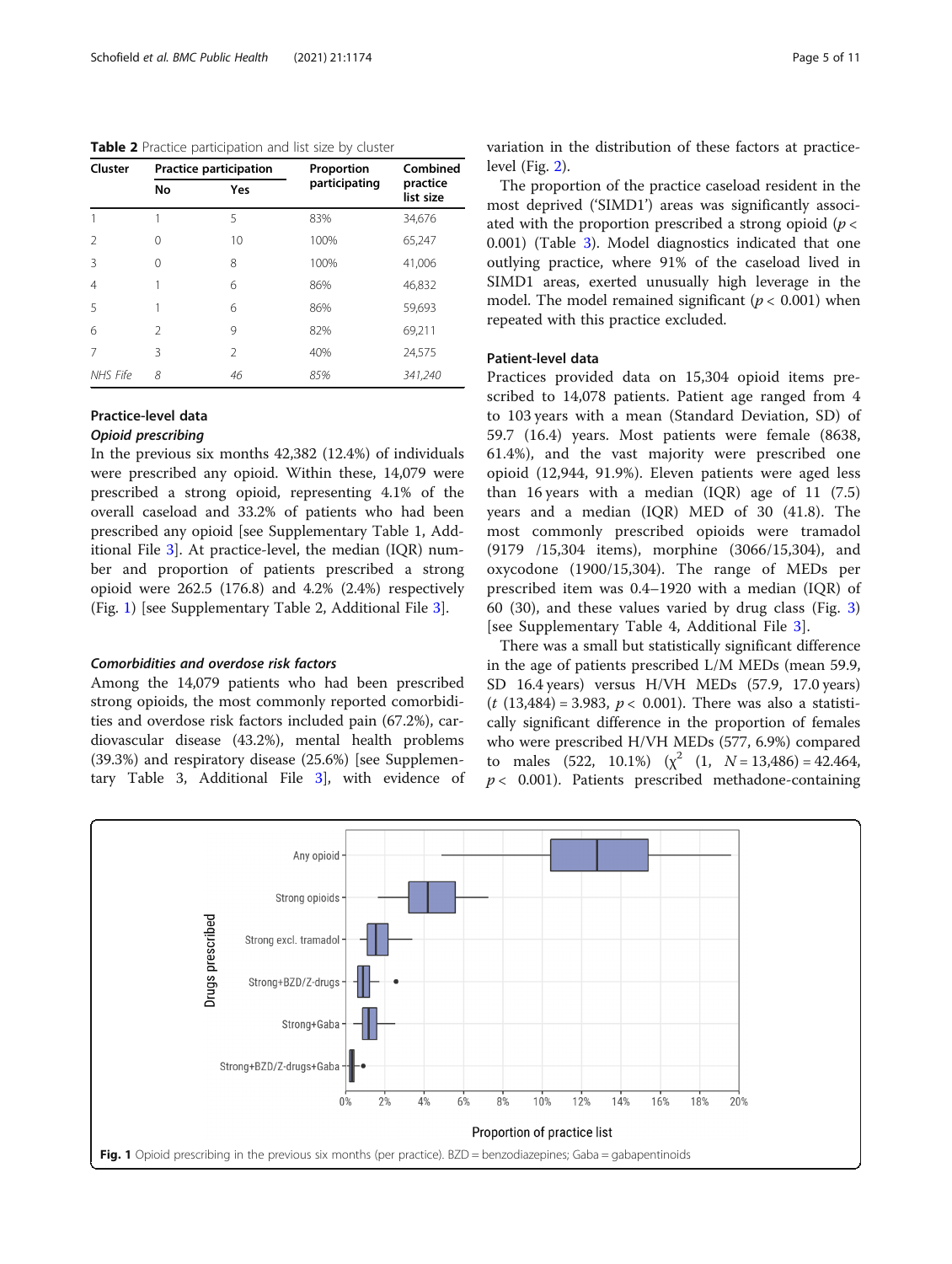<span id="page-5-0"></span>

regimens were significantly more likely to have VH MEDs (265/387 vs. 433/13,692,  $p < 0.001$ ), and to have missing MED information (95/387 vs. 497/13,692,  $p < 0.001$ ) when compared to those not prescribed methadone (Fig. [4\)](#page-6-0). [See Supplementary Tables 5 and 6, Additional File [3](#page-8-0)].

Multivariate analysis was conducted on a subset of 4003 patients, of whom 785 (19.61%) were prescribed H/ VH MEDs. Age, gender, and drug class were all significantly associated with the likelihood of being prescribed H/VH MEDs (Table [4](#page-7-0)). After adjustment, male sex was associated with increased odds of H/VH MEDs (aOR 1.48, 95% CI 1.23–1.78,  $p < 0.001$ ). Each additional year of a patient's age was associated with a 1% reduction in the odds of receiving H/VH MEDs. Compared to methadone patients, those prescribed fentanyl (aOR 0.10, 95% CI 0.06–0.16), morphine (aOR 0.02, 95% CI 0.01–0.03) and oxycodone (aOR 0.03, 95% CI 0.02–0.05), had significantly reduced odds of being of being prescribed H/ VH MEDs.

Table 3 Regression of proportion of caseload resident in SIMD 1 and proportion prescribed strong opioids

| Coefficient (95% CI)<br>P value | All practices<br>$(N = 46)$         | <b>Excluding outlier practice</b><br>$(N = 45)$ |
|---------------------------------|-------------------------------------|-------------------------------------------------|
| Constant                        | $0.032(0.027 - 0.037)$<br>p < 0.001 | $0.031(0.026 - 0.036)$<br>p < 0.001             |
| Proportion in SIMD 1            | $0.047(0.032 - 0.062)$<br>p < 0.001 | $0.054(0.037 - 0.072)$<br>p < 0.001             |
| $R^2$                           | 0.465                               | 0.478                                           |
| Adj. $R^2$                      | 0.453                               | 0.465                                           |
| Model                           | < 0.001                             | p < 0.001                                       |

#### Missing MEDs

It was not possible to calculate MEDs for 593 (3.87%) prescribed items, including 496 items where prescriptions did not include maximum daily dose information [see Supplementary Table 6, Additional File [3\]](#page-8-0), and for 97 oral buprenorphine items due to the complex nonlinear pharmacokinetics of this preparation. Maximum daily dose information was omitted from 23.8% (92/386) of all methadone items, 21.0% (4/19) of all pethidine items, and 33.3% (2/6) of all diamorphine items prescribed.

# **Discussion**

This study identified and quantified the size and nature of the population prescribed strong opioids in one NHS Health Board area in Scotland. 12.4% of individuals were prescribed opioids and, of these, one third were prescribed strong opioids. The population can be characterised as generally older patients with POOR comorbidities who were prescribed more than one analgesic medication. This group experienced a range of comorbidities with pain, cardiovascular/circulatory disease, and mental health issues being the most common.

Of particular concern regarding overdose risk are cardiovascular disease and respiratory disease [[11\]](#page-9-0) which were present in 43.2% and 25.6% patients respectively. Both compromise physiological resilience and further increase risk of overdose [\[11](#page-9-0)]. Mental health problems were frequently reported and are commonly associated with prescription opioid use, as well as the use of alcohol and other drugs [[26](#page-9-0), [27\]](#page-9-0). This study did not explore the number of comorbidities per patient; such analysis would be desirable in further research and enable more effective targeting of interventions. At practice-level,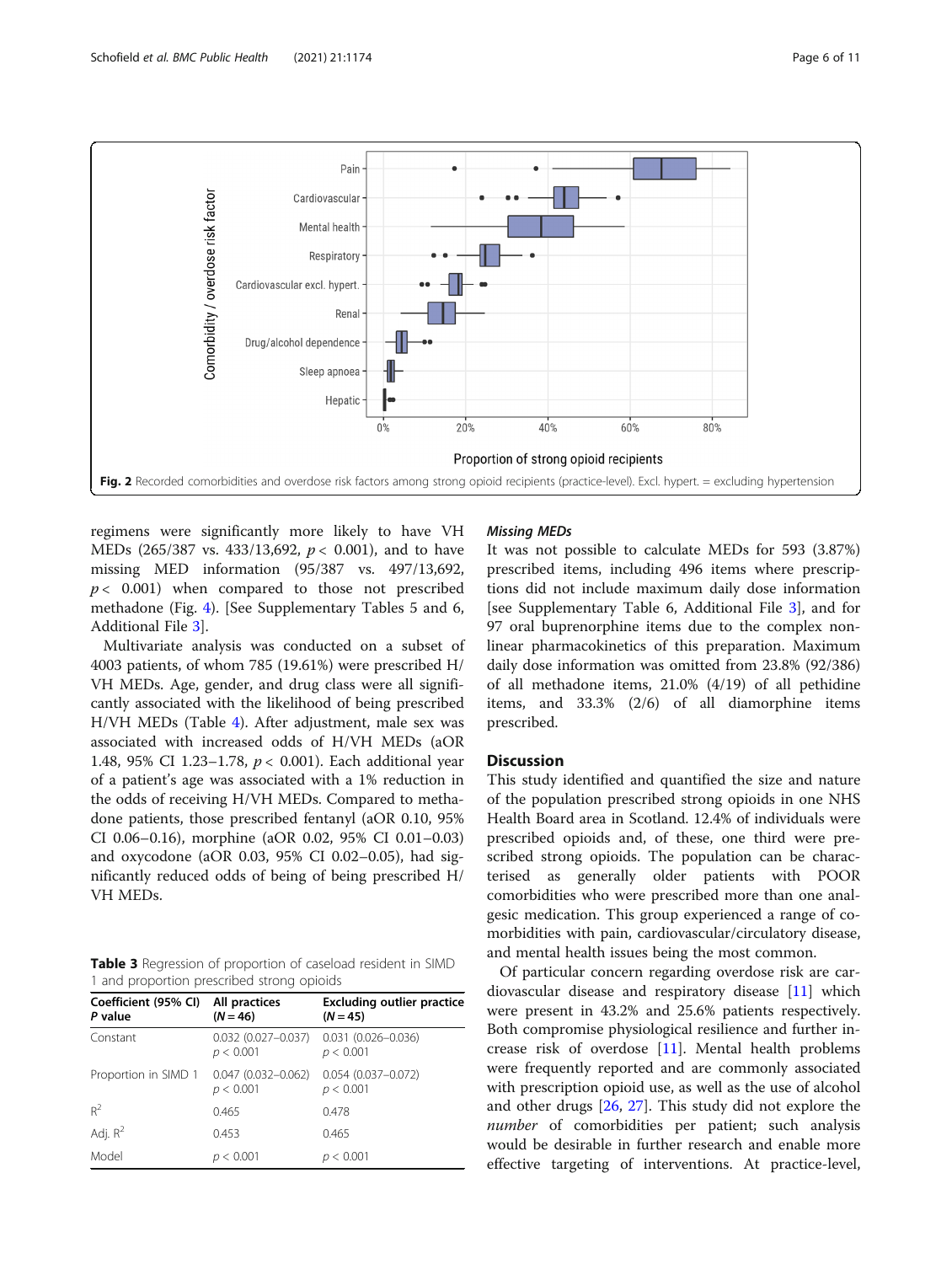<span id="page-6-0"></span>

there was a positive relationship between levels of strong opioid prescribing and deprivation, in line with the referenced literature [\[19](#page-9-0), [20](#page-9-0), [21](#page-9-0), [23\]](#page-9-0). Prescriptions lacking stated maximum daily dose information, for example those prescribed as 'when required', could further lead to inadvertent overdose by the patient or carer. Although methadone items were a small proportion of strong opioids prescribed among this cohort, patients on methadone-containing regimens were disproportionately exposed to very high MEDs, and methadone prescriptions were more likely to lack information on maximum daily dosing.

# Strengths and limitations of the study

There was a high level of participation (85%) in this study from GP practices. The reported data covers a high percentage of the NHS Fife population and should be broadly representative of prescribing activity and patient characteristics across the Health Board area. This study builds on previous analyses of opioid prescribing by volume and demographic characteristics, with the important addition of data on comorbidities and concomitant prescribing of high-risk medicines that could inform policy and practice developments across Scotland and beyond.

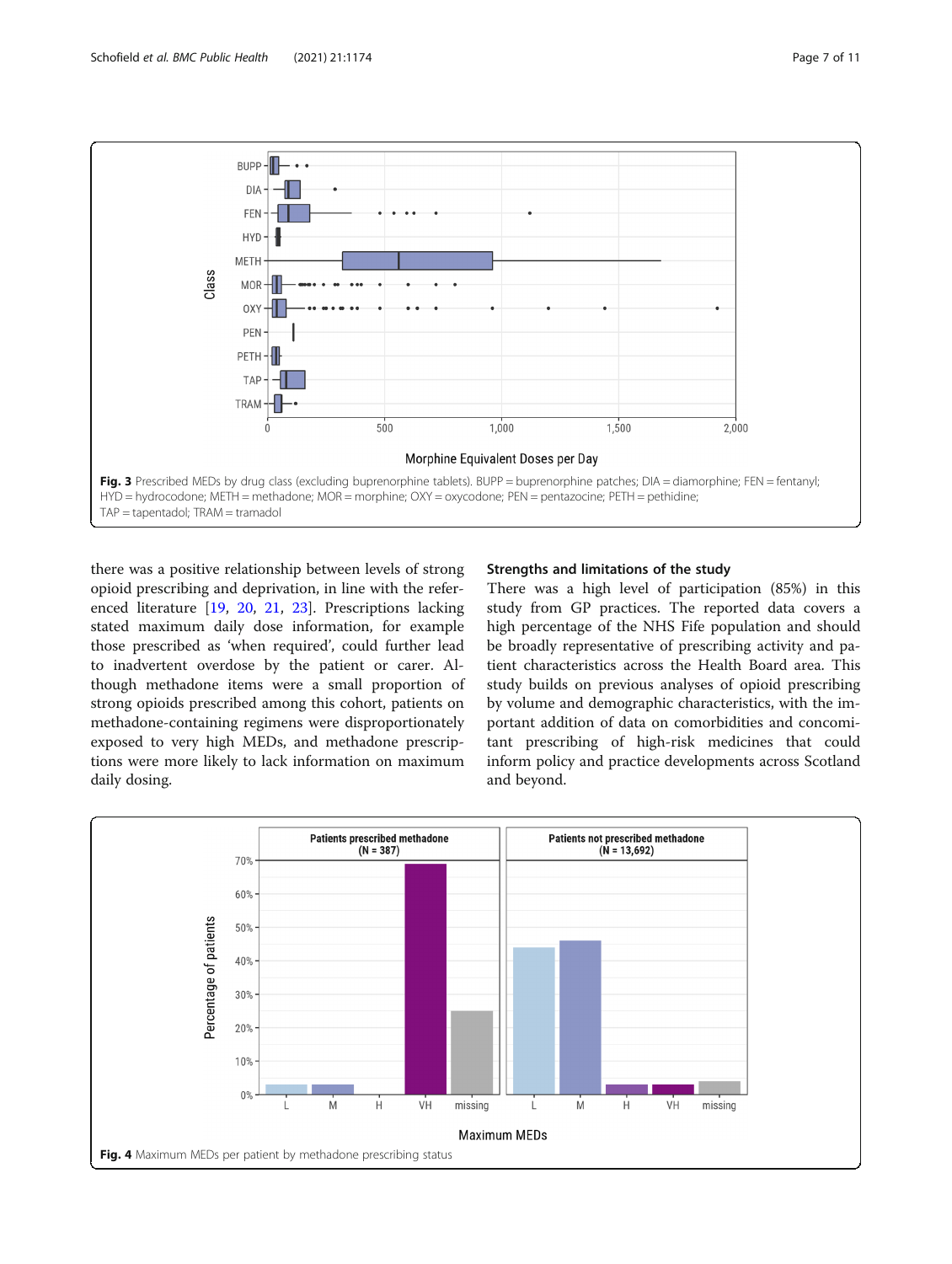| <b>Predictors</b> | Total, | H/VH                                 | <b>Unadjusted model</b> |               |         | <b>Adjusted model</b> |                |         |
|-------------------|--------|--------------------------------------|-------------------------|---------------|---------|-----------------------|----------------|---------|
|                   | N      | MEDs, n<br>$(% \mathbf{A})$ (% of N) | <b>ORs</b>              | CI            | Ρ       | aORs                  | CI             | р       |
| (Intercept)       |        |                                      | 0.24                    | $0.23 - 0.26$ | < 0.001 | 15.72                 | $9.47 - 26.09$ | < 0.001 |
| Age               |        |                                      | 0.97                    | $0.96 - 0.97$ | < 0.001 | 0.98                  | $0.98 - 0.99$  | < 0.001 |
| Female (ref)      | 2485   | 378 (15.21)                          |                         |               |         |                       |                |         |
| Male              | 1518   | 407 (26.81)                          | 2.04                    | $1.74 - 2.39$ | < 0.001 | 1.48                  | $1.23 - 1.78$  | < 0.001 |
| Methadone (ref)   | 272    | 248 (91.18)                          |                         |               |         |                       |                |         |
| Fentanyl          | 242    | 86 (35.54)                           | 0.05                    | $0.03 - 0.09$ | < 0.001 | 0.10                  | $0.06 - 0.16$  | < 0.001 |
| Morphine          | 2136   | 238 (11.14)                          | 0.01                    | $0.01 - 0.02$ | < 0.001 | 0.02                  | $0.01 - 0.03$  | < 0.001 |
| Oxycodone         | 1353   | 213 (15.74)                          | 0.02                    | $0.01 - 0.03$ | < 0.001 | 0.03                  | $0.02 - 0.05$  | < 0.001 |

<span id="page-7-0"></span>

| <b>Table 4</b> Logistic regressions analysis of H/VH MED prescribing for 4003 patients |
|----------------------------------------------------------------------------------------|
|----------------------------------------------------------------------------------------|

ORs = Odds Ratios. aORs = Adjusted Odds Ratios; ref. = reference category; N = total number

This study has several limitations. The level of Read coding across the participating GP practices was variable and so the number of patients with comorbidities that increase overdose risk may be underestimated. Comorbidity searches were conducted at population, rather than patient-level. This was compatible with the aims and parameters of this study. Data extraction relied on the goodwill of practice staff and pharmacy technicians and there was an associated trade-off between coverage and depth of data collection. As the analysis was undertaken on prescriptions generated at practice-level, and not those presented for dispensing via community pharmacy, the information must be regarded as a proxy measure of 'intention to treat' dosing data, rather than doses actually dispensed and/or consumed by patients. Prescriptions were classed as concurrent if they had the same start date and this conservative definition excluded other potentially overlapping prescriptions due to limitations in the data provided.

Given the decision to be inclusive of the entire POOR population, methadone and buprenorphine prescriptions were included, but these are less easily compared using MEDs. Methadone to morphine conversions are very different from other drug conversions and are dosedependent, increasing exponentially as dose increases [[41\]](#page-10-0). We opted to report methadone separately when calculating MED so as not to skew data. The criteria used to select patients for the analysis of prescribed MEDs and POOR risk factors resulted in just 4003 or 28.4% of the cohort being included in this analysis. Finally, the limitations of the searches meant it was not possible to differentiate prescribing for cancer pain, CNCP and other conditions.

In terms of clinical relevance, this study has quantified the potential size of the POOR population at health board, cluster and GP practice-levels, building on previous work in this area [[18,](#page-9-0) [23\]](#page-9-0). Evidence of higher rates of strong opioid prescribing in areas of deprivation and the prevalence of comorbidities can help inform public health, prescribing, chronic disease management and other strategies to address possible overdose risk and reduce health inequalities. This study provides information and analysis in greater detail at practice level. It highlights issues around prescribed dosing through the absence of maximum recommended daily number of doses where prescriptions include 'when required' dosing information, or the absence of a prescribed dose altogether. In both cases this may increase risk of unintended overdose. It highlights the difficulty in assessing risk based on MED in some groups of patients e.g., those receiving buprenorphine tablets in opioid substitution therapy. It identifies groups of patients at potentially higher risk of opioid overdose events due to high dose opioid prescribing; use of concomitant prescribed medication which increase respiratory depression; and prescribing in patients with comorbidities that can increase opioid toxicity risk or are associated with higher risk of accidental or non-accidental overdose.

# Implications for policy and practice

Our results have several implications for opioid prescribing policy and practice to improve patient safety. Clinicians should routinely consider comorbidities that are associated with increased risk of overdose, polypharmacy, and total opioid MEDs when prescribing opioids. Prescribers should ensure there is no escalation of combined opioid doses above 90 mg MED in CNCP, in line with Scottish Intercollegiate Guidelines Network ('SIGN') 136 or equivalent international guidance [\[43](#page-10-0)]. Specific attention should be paid to MEDs and risk factors among patients receiving methadone-containing regimens.

Prescribers and dispensers (pharmacists) should provide patients with clear information on health conditions, behaviours and drug combinations that could place them at higher risk of overdose when taking opioids. Patients receiving opioids should also be offered regular review that includes assessment of the conditions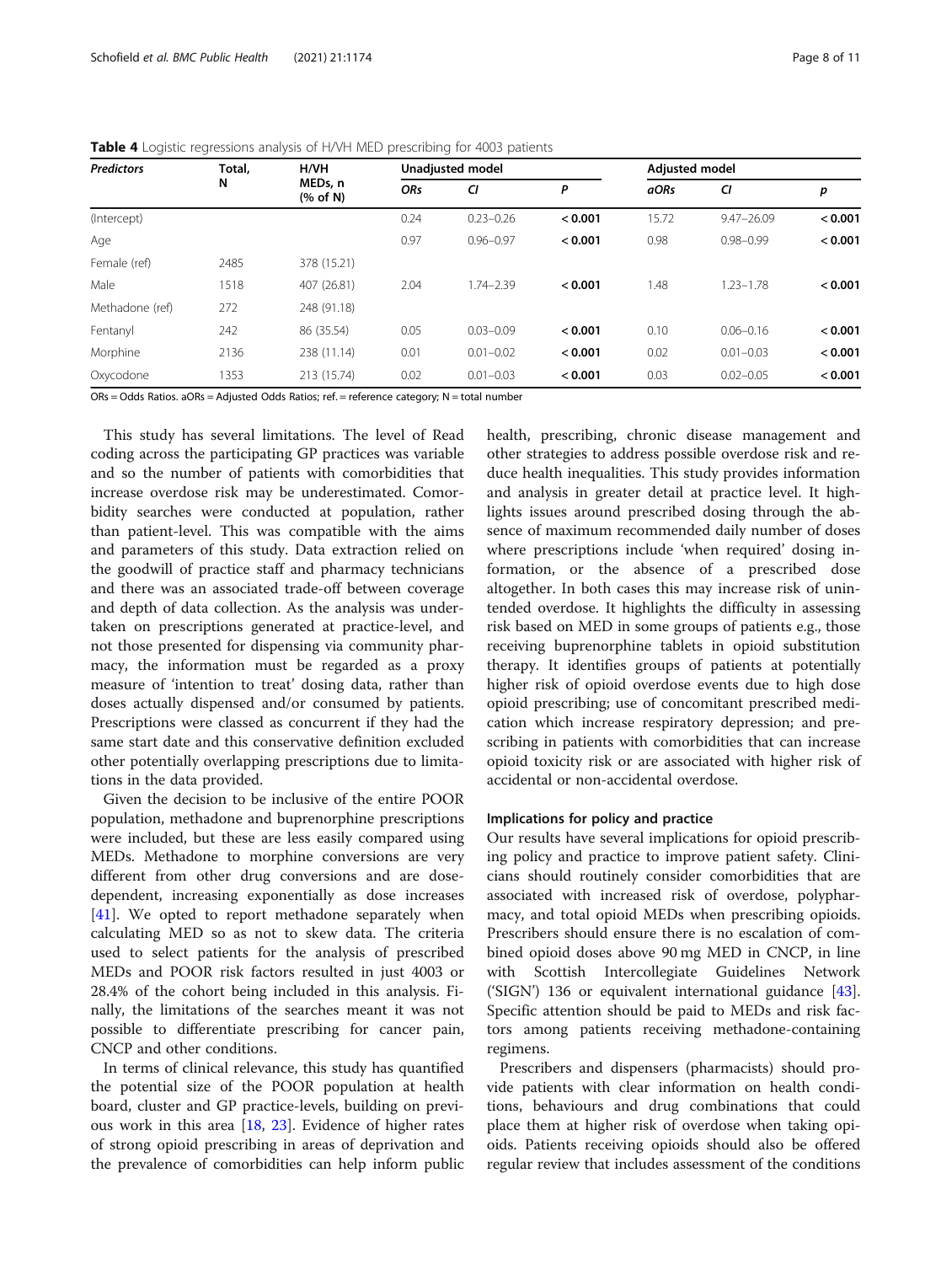<span id="page-8-0"></span>for which opioids were indicated, concomitant risk factors, response to treatment, and discussion of alternative pain management and prescribing strategies. These recommendations depend on prescribers and dispensers being skilled and supported to deliver harm reduction conversations and interventions. In the context of large numbers of patients and limited clinical resources, a targeted approach could be considered which initially prioritises review of prescribed > 90 mg MEDs, and those with polypharmacy that includes opioids, gabapentinoids and hypnotics/anxiolytics. These recommendations correspond with recent findings from Campbell et al.'s [[44](#page-10-0)] study which focused opioid-related harms for the CNCP population and encouraged a holistic assessment of the needs, risks and benefits for each individual, when addressing concerns of patient safety.increased use of illicit opioids

These findings demonstrate that additional clinical governance is required to reduce risk within this group. Greater leadership is needed on safer prescribing at national, regional, and local levels, with the importance of understanding prescribing in the context of an individual patient being a key part of this discussion. We recommend that other health authorities undertake similar audits and service improvement exercises, as well as interventions which may reduce the risk of overdose within this group. As outlined, there are a number of practical ways to reduce risk of inadvertent overdose, which also include the specification of maximum daily dosing in opioid prescriptions, minimising polypharmacy, especially with other CNS depressants, coprescribing of naloxone, gradually tapering doses, and monitoring and responding to warning signs such as requests for early refills [\[45](#page-10-0)]. These need to be addressed or facilitated by prescribers or community pharmacists within a clear governance structure.

Finally, we acknowledge the potential for adverse consequences resulting from rapid reduction or withdrawal of prescriptions for people taking opioids that have been observed elsewhere, including the USA and Canada, such as a shift towards use of illicit opioids [\[15](#page-9-0), [16,](#page-9-0) [17](#page-9-0)]. We also recognise that each country is unique and may have specific drivers for opioid prescribing which require tailored and patient-focussed responses. However, the findings from our study support others which highlight the risks of harm posed by prescribed opioids, and the need for decisive responses.

# Conclusions

This study described and quantified the population of primary care patients with POOR in one Scottish Health Board and described the characteristics of patients and their prescriptions that increase this risk. The study found a large cohort of patients prescribed strong

opioids with increased POOR due to high doses, comorbidities, and polypharmacy. Other areas should undertake practice quality improvement exercises such as this, and develop staff training and patient-centred interventions, which may reduce the risk of overdose among this group.

### Abbreviations

aOR: Adjusted Odds Ratio; BNF: British National Formulary; BUPP: Buprenorphine Patches; BUPT: Buprenorphine Tablets; BZD: Benzodiazepine; CI: Confidence interval; CDC: Centers for Disease Control and Prevention; CNCP: Chronic Non-Cancer Pain; DIA: Diamorphine; DRD: Drug Related Death; FEN: Fentanyl; GP: General Practice; HYD: Hydromorphone; IQR: Inter-quartile Range; ISD: Information Services Division; L / M / H / VH: Low, Medium, High, Very High Morphine Equivalent Dose; MED: Morphine Equivalent Dose; METH: Methadone; MME: Morphine Milligram Equivalents; MOR: Morphine; NHS: National Health Service; OR: Odds Ratio; OXY: Oxycodone; PEN: Pentazocine; PETH: Pethidine; SD: Standard deviation; TAP: Tapentadol; TRAM: Tramadol; POOR: Prescription Opioid Overdose Risk; SIMD: Scottish Index of Multiple Deprivation, a deprivation rank for each of the 6505 data zones in Scotland; SIMD1: The most deprived quintile of Scottish data-zones; UK: United Kingdom; USA: United States of America; WHO: World Health Organisation

#### Supplementary Information

The online version contains supplementary material available at [https://doi.](https://doi.org/10.1186/s12889-021-11162-4) [org/10.1186/s12889-021-11162-4.](https://doi.org/10.1186/s12889-021-11162-4)

Additional file 1. Microsoft Word document, .docx. Additional File 1 -Search Strategy. Search strategy used in data extraction from practice records.

Additional file 2. Microsoft Word document, .docx. Additional File 2 -Morphine Equivalent Dose (MED) calculations. Data used to calculate MEDs for prescribed strong opioid doses.

Additional file 3. Microsoft Word document, .docx. Additional File 3 -Supplementary Tables. Supplementary tables.

#### Acknowledgements

The study team would like to thank NHS Fife Research and Development Department for funding the study. We would also like to acknowledge the help provided by NHS Fife Primary Care Clinical Directors and Cluster Quality Leads for endorsing and advocating for practice participation; Kirsteen Manzie, Lead Clinical Pharmacy Technician Fife Health and Social Care Partnership (East Division); Sheena Gray, Clinical Systems Trainer in NHS Fife who supported the development of the search strategy; and the practicebased Pharmacy teams for undertaking the data collection.

#### Authors' contributions

DS, TP, AB, CM, AMcA conceptualised and designed the study. DS led on approvals and data acquisition, and generated morphine equivalent dose data for all prescriptions in the dataset. JS led on data management and analysis with guidance from AMcA and CM. JS, DS, RF, CM, AB, AMcA and TP made substantial contributions to the design and/or delivery of the project, the development of the manuscript, and have approved the submitted version.

#### Funding

This project was supported by a research bursary from NHS Fife Research and Development department. The views and opinions expressed are those of the authors and do not necessarily reflect those of NHS Fife.

#### Availability of data and materials

The data shared in this paper was obtained as part of an NHS service improvement exercise and did not include permissions for further sharing. Requests for data should be directed to the Corresponding Author.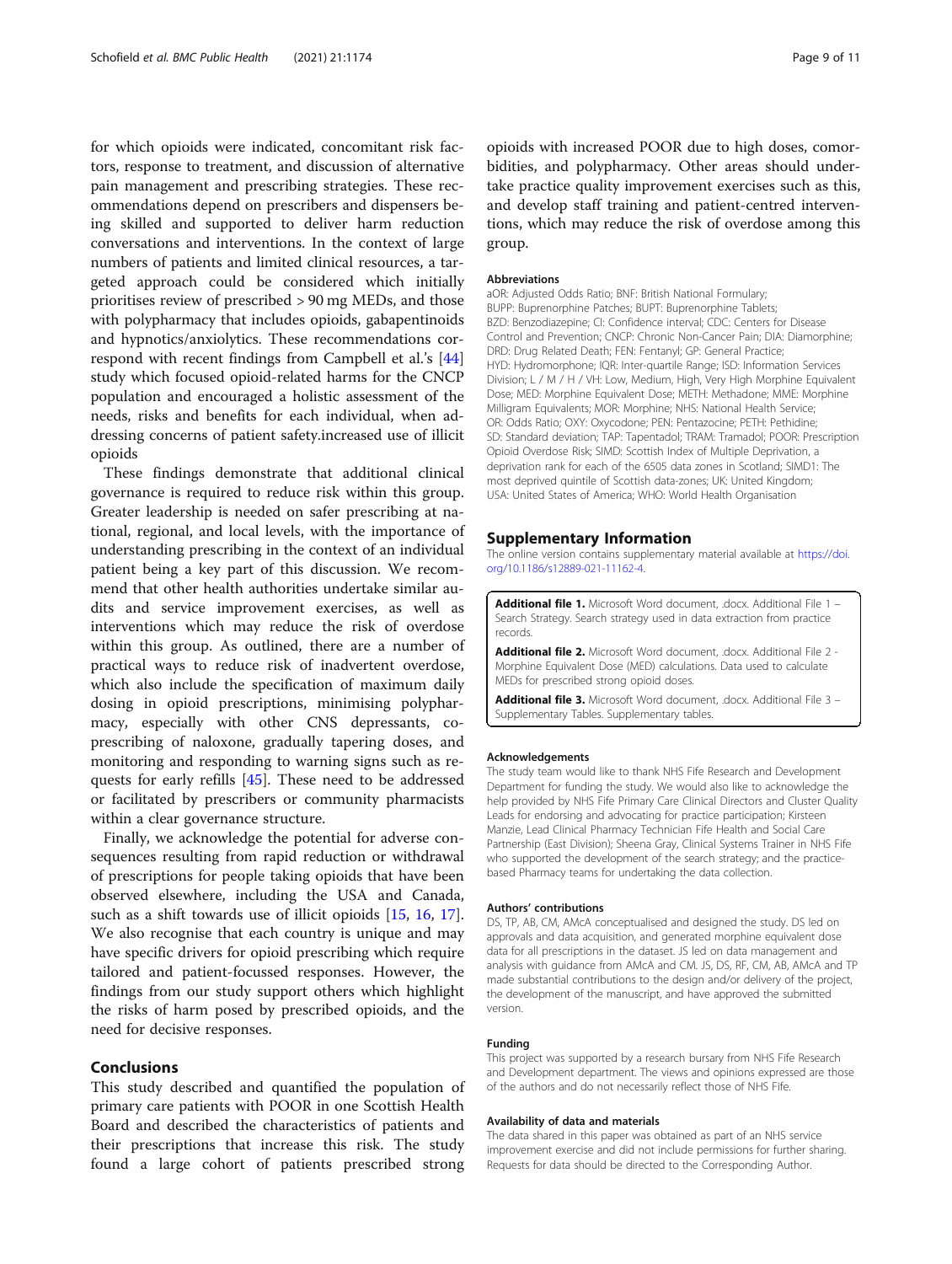# <span id="page-9-0"></span>Declarations

#### Ethics approval and consent to participate

NHS Fife's Research and Development Office waived the need to secure either NHS ethical approval or informed patient consent for this project which was conducted as part of a service improvement process. The data were routinely collected in the delivery of primary healthcare and fully anonymised to remove patient identifiers before being analysed. All methods were conducted in accordance with relevant guidelines and regulations.

#### Consent for publication

Not applicable.

#### Competing interests

The authors declare that they have no competing interests.

#### Author details

<sup>1</sup>Salvation Army Centre for Addiction Services and Research, Faculty of Social Sciences, Colin Bell Building, University of Stirling, Stirling FK9 4LA, Scotland. 2 Fife Pain Management Service, NHS Fife, Lynebank Hospital, Halbeath Road, Dunfermline KY11 8JH, Scotland. <sup>3</sup>Population and Behavioural Science Division, School of Medicine, University of St Andrews, North Haugh, St Andrews KY16 9TF, Scotland. <sup>4</sup>NHS Addiction Services, NHS Fife, NHS Fife, Lynebank Hospital, Halbeath Road, Dunfermline KY11 8JH, Scotland. <sup>5</sup>School of Health and Life Sciences, Glasgow Caledonian University, Cowcaddens Road, Glasgow G4 0BA, Scotland. <sup>6</sup> Health Protection Scotland, Public Health Scotland, 5 Cadogan Street, Glasgow G2 6QE, Scotland.

## Received: 9 February 2021 Accepted: 26 May 2021 Published online: 24 June 2021

#### References

- 1. National Records of Scotland. Drug-related deaths in Scotland in 2019. Edinburgh, 2020.
- 2. Wu LT, Ghitza UE, Burns AL, Mannelli P. The opioid overdose epidemic: opportunities for pharmacists. Subst Abus Rehabil. 2017;8:53–5. [https://doi.](https://doi.org/10.2147/SAR.S144268) [org/10.2147/SAR.S144268.](https://doi.org/10.2147/SAR.S144268)
- 3. Boscarino JA, Kirchner HL, Pitcavage JM, Nadipelli VR, Ronquest NA, Fitzpatrick MH, et al. Factors associated with opioid overdose: a 10-year retrospective study of patients in a large integrated health care system. Subst Abus Rehabil. 2016;7:131–41. <https://doi.org/10.2147/SAR.S108302>.
- 4. World Health Organisation. World Health Organisation Model List for Essential Medicines, 21st List. 2019.
- 5. Smith BH, Fletcher EH, Colvin LA. Opioid prescribing is rising in many countries. BMJ. 2019;367:l5823.
- Krebs EE, Gravely A, Nugent S, Jensen AC, DeRonne B, Goldsmith ES, et al. Effect of opioid vs nonopioid medications on pain-related function in patients with chronic back pain or hip or knee osteoarthritis pain: the SPACE randomized clinical trial. JAMA. 2018;319(9):872–82. [https://doi.org/1](https://doi.org/10.1001/jama.2018.0899) [0.1001/jama.2018.0899.](https://doi.org/10.1001/jama.2018.0899)
- Bedson J, Chen Y, Ashworth J, Hayward RA, Dunn KM, Jordan KP. Risk of adverse events in patients prescribed long-term opioids: a cohort study in the UK clinical practice research Datalink. Eur J Pain. 2019;23(5):908–22. <https://doi.org/10.1002/ejp.1357>.
- 8. Noble M, Treadwell JR, Tregear SJ, Coates VH, Wiffen PJ, Akafomo C, et al. Long-term opioid management for chronic noncancer pain. Cochrane Database Syst Rev. 2010;1:CD006605.
- 9. Neuman MD, Bateman BT, Wunsch H. Inappropriate opioid prescription after surgery. Lancet. 2019;393(10180):1547–57. [https://doi.org/10.1016/S014](https://doi.org/10.1016/S0140-6736(19)30428-3) [0-6736\(19\)30428-3.](https://doi.org/10.1016/S0140-6736(19)30428-3)
- 10. Atluri S, Sudarshan G, Manchikanti L. Assessment of the trends in medical use and misuse of opioid analgesics from 2004 to 2011. Pain Physician. 2011;17(2):E119–28.
- 11. Degenhardt L, Grebely J, Stone J, Hickman M, Vickerman P, Marshall BDL, et al. Global patterns of opioid use and dependence: harms to populations, interventions, and future action. Lancet. 2019;394(10208):1560–79. [https://](https://doi.org/10.1016/S0140-6736(19)32229-9) [doi.org/10.1016/S0140-6736\(19\)32229-9](https://doi.org/10.1016/S0140-6736(19)32229-9).
- 12. Larance B, Campbell G, Moore T, Nielsen S, Bruno R, Lintzeris N, et al. Concerns and help-seeking among patients using opioids for management

of chronic noncancer pain. Pain Med. 2019;20(4):758–69. [https://doi.org/10.1](https://doi.org/10.1093/pm/pny078) [093/pm/pny078](https://doi.org/10.1093/pm/pny078).

- 13. Vos T, Flaxman AD, Naghavi M, Lozano R, Michaud C, Ezzati M, et al. Years lived with disability (YLDs) for 1160 sequelae of 289 diseases and injuries 1990–2010: a systematic analysis for the global burden of disease study 2010. Lancet. 2012;380(9859):2163–96. [https://doi.org/10.1016/S0140-6736\(12](https://doi.org/10.1016/S0140-6736(12)61729-2) [\)61729-2](https://doi.org/10.1016/S0140-6736(12)61729-2).
- 14. Rosenblum A, Marsch LA, Joseph H, Portenoy RK. Opioids and the treatment of chronic pain: controversies, current status, and future directions. Exp Clin Psychopharmacol. 2008;16(5):405–16. [https://doi.org/10.1](https://doi.org/10.1037/a0013628) [037/a0013628](https://doi.org/10.1037/a0013628).
- 15. Meadowcroft D, Whitacre B. Do prescription drug monitoring programs encourage prescription – or illicit – opioid abuse?. Substance Abuse. 2021; 42(1):65-75.
- 16. Rhodes E, Wilson M, Robinson A, Hayden JA, Asbridge M. The effectiveness of prescription drug monitoring programs at reducing opioid-related harms and consequences: a systematic review. BMC Health Services Res. 2019;19 (1).
- 17. M Mofizul Islam, Ian S McRae. An inevitable wave of prescription drug monitoring programs in the context of prescription opioids: pros, cons and tensions. BMC Pharmacology and Toxicology. 2014;15(1).
- 18. Scottish Government and NHS Scotland. Quality prescribing for chronic pain, a guide for improvement 2018–2021. 2018.
- 19. Chen TC, Chen LC, Kerry M, Knaggs RD. Prescription opioids: regional variation and socioeconomic status - evidence from primary care in England. Int J Drug Policy. 2019;64:87–94. <https://doi.org/10.1016/j.drugpo.2018.10.013>.
- 20. Foy R, Leaman B, McCrorie C, Petty D, House A, Bennett M, et al. Prescribed opioids in primary care: cross-sectional and longitudinal analyses of influence of patient and practice characteristics. BMJ Open. 2016;6(5): e010276. <https://doi.org/10.1136/bmjopen-2015-010276>.
- 21. Mordecai L, Reynolds C, Donaldson LJ, de C Williams AC. Patterns of regional variation of opioid prescribing in primary care in England: a retrospective observational study. Br J Gen Pract. 2018;68(668):e225–e33. <https://doi.org/10.3399/bjgp18X695057>.
- 22. Ruscitto A, Smith BH, Guthrie B. Changes in opioid and other analgesic use 1995-2010: repeated cross-sectional analysis of dispensed prescribing for a large geographical population in Scotland. Eur J Pain. 2015;19(1):59–66. <https://doi.org/10.1002/ejp.520>.
- 23. Torrance N, Mansoor R, Wang H, Gilbert S, Macfarlane GJ, Serpell M, et al. Association of opioid prescribing practices with chronic pain and benzodiazepine co-prescription: a primary care data linkage study. Br J Anaesth. 2018;120(6):1345–55. [https://doi.org/10.1016/j.bja.2018.02.022.](https://doi.org/10.1016/j.bja.2018.02.022)
- 24. Keane H. Categorising methadone: addiction and analgesia. Int J Drug Policy. 2013;24(6):e18–24. [https://doi.org/10.1016/j.drugpo.2013.05.007.](https://doi.org/10.1016/j.drugpo.2013.05.007)
- 25. Scottish Drugs Forum. Older people with Drug Problems in Scotland: Addressing the needs of an ageing population. The Expert Working Group on Older People with a Drug Problem, Final Report. June 2017.
- 26. Campbell G, Nielsen S, Bruno R, Lintzeris N, Cohen M, Hall W, et al. The pain and opioids IN treatment study: characteristics of a cohort using opioids to manage chronic non-cancer pain. Pain. 2015;156(2):231–42. [https://doi.org/1](https://doi.org/10.1097/01.j.pain.0000460303.63948.8e) [0.1097/01.j.pain.0000460303.63948.8e.](https://doi.org/10.1097/01.j.pain.0000460303.63948.8e)
- 27. Rogers KD, Kemp A, McLachlan AJ, Blyth F. Adverse selection? A multidimensional profile of people dispensed opioid analgesics for persistent non-cancer pain. PLoS One. 2013;8(12):e80095. [https://doi.org/10.1371/](https://doi.org/10.1371/journal.pone.0080095) [journal.pone.0080095](https://doi.org/10.1371/journal.pone.0080095).
- 28. Fowler H, Belot A, Ellis L, Maringe C, Luque-Fernandez MA, Njagi EN, et al. Comorbidity prevalence among cancer patients: a population-based cohort study of four cancers. BMC Cancer. 2020;20(1):2. [https://doi.org/10.1186/s12885-019-6472-9.](https://doi.org/10.1186/s12885-019-6472-9)
- 29. Scherrer JF, Salas J, Sullivan MD, Ahmedani BK, Copeland LA, Bucholz KK, et al. Impact of adherence to antidepressants on long-term prescription opioid use cessation. Br J Psychiatry. 2018;212(2):103–11. [https://doi.org/1](https://doi.org/10.1192/bjp.2017.25) [0.1192/bjp.2017.25](https://doi.org/10.1192/bjp.2017.25).
- 30. Witkiewitz K, Vowles KE. Alcohol and opioid use, co-use, and chronic pain in the context of the opioid epidemic: a critical review. Alcohol Clin Exp Res. 2018;42(3):478–88. [https://doi.org/10.1111/acer.13594.](https://doi.org/10.1111/acer.13594)
- 31. Langdon KJ, Dove K, Ramsey S. Comorbidity of opioid-related and anxietyrelated symptoms and disorders. Curr Opin Psychol. 2019;30:17–23. [https://](https://doi.org/10.1016/j.copsyc.2018.12.020) [doi.org/10.1016/j.copsyc.2018.12.020.](https://doi.org/10.1016/j.copsyc.2018.12.020)
- 32. Faculty of Pain Medicine of the Royal College of Anaesthetists. Opioids Aware 2021 [https://www.fpm.ac.uk/opioids-aware.](https://www.fpm.ac.uk/opioids-aware) Accessed 4 February 2021.